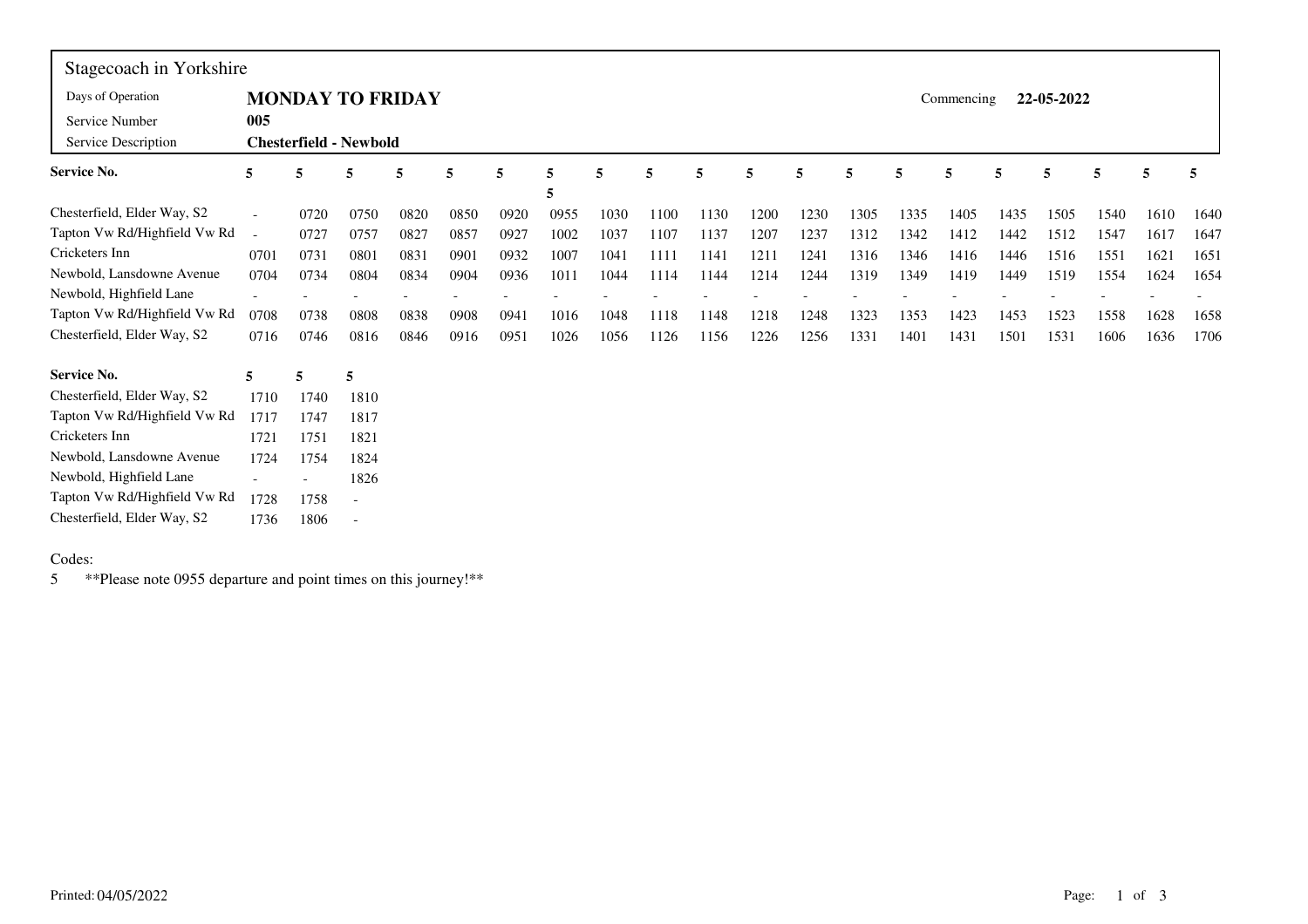| Stagecoach in Yorkshire      |                          |                               |      |      |      |      |      |      |      |      |      |      |      |      |            |      |            |      |      |      |
|------------------------------|--------------------------|-------------------------------|------|------|------|------|------|------|------|------|------|------|------|------|------------|------|------------|------|------|------|
| Days of Operation            |                          | <b>SATURDAYS</b>              |      |      |      |      |      |      |      |      |      |      |      |      | Commencing |      | 22-05-2022 |      |      |      |
| Service Number               | 005                      |                               |      |      |      |      |      |      |      |      |      |      |      |      |            |      |            |      |      |      |
| Service Description          |                          | <b>Chesterfield - Newbold</b> |      |      |      |      |      |      |      |      |      |      |      |      |            |      |            |      |      |      |
| <b>Service No.</b>           | 5                        | 5                             | 5    | 5    | 5    | 5    | 5    | 5    | 5    | 5    | 5    | 5    | 5    | 5    | 5          | 5    | 5          | 5    | 5    | 5    |
|                              |                          |                               |      |      | 5    |      |      |      |      |      |      |      |      |      |            |      |            |      |      |      |
| Chesterfield, Elder Way, S2  | $\overline{\phantom{a}}$ | 0820                          | 0850 | 0920 | 0955 | 1030 | 1100 | 1130 | 1200 | 1230 | 1305 | 1335 | 1405 | 1435 | 1505       | 1540 | 1610       | 1640 | 1710 | 1740 |
| Tapton Vw Rd/Highfield Vw Rd | $\overline{a}$           | 0827                          | 0857 | 0927 | 1002 | 1037 | 1107 | 1137 | 1207 | 1237 | 1312 | 1342 | 1412 | 1442 | 1512       | 1547 | 1617       | 1647 | 1717 | 1747 |
| Cricketers Inn               | 0801                     | 0831                          | 0901 | 0932 | 1007 | 1041 | 1111 | 1141 | 1211 | 1241 | 1316 | 1346 | 1416 | 1446 | 1516       | 1551 | 1621       | 1651 | 1721 | 1751 |
| Newbold, Lansdowne Avenue    | 0804                     | 0834                          | 0904 | 0936 | 1011 | 1044 | 1114 | 1144 | 1214 | 1244 | 1319 | 1349 | 1419 | 1449 | 1519       | 1554 | 1624       | 1654 | 1724 | 1754 |
| Newbold, Highfield Lane      | $\overline{\phantom{a}}$ |                               |      |      |      |      |      |      |      |      |      |      |      |      |            |      |            |      |      |      |
| Tapton Vw Rd/Highfield Vw Rd | 0808                     | 0838                          | 0908 | 0941 | 1016 | 1048 | 1118 | 1148 | 1218 | 1248 | 1323 | 1353 | 1423 | 1453 | 1523       | 1558 | 1628       | 1658 | 1728 | 1758 |
| Chesterfield, Elder Way, S2  | 0816                     | 0846                          | 0916 | 0951 | 1026 | 1056 | 1126 | 1156 | 1226 | 1256 | 1331 | 1401 | 1431 | 1501 | 1531       | 1606 | 1636       | 1706 | 1736 | 1806 |
| <b>Service No.</b>           | 5                        |                               |      |      |      |      |      |      |      |      |      |      |      |      |            |      |            |      |      |      |
| Chesterfield, Elder Way, S2  | 1810                     |                               |      |      |      |      |      |      |      |      |      |      |      |      |            |      |            |      |      |      |
| Tapton Vw Rd/Highfield Vw Rd | 1817                     |                               |      |      |      |      |      |      |      |      |      |      |      |      |            |      |            |      |      |      |
| Cricketers Inn               | 1821                     |                               |      |      |      |      |      |      |      |      |      |      |      |      |            |      |            |      |      |      |
| Newbold, Lansdowne Avenue    | 1824                     |                               |      |      |      |      |      |      |      |      |      |      |      |      |            |      |            |      |      |      |
| Newbold, Highfield Lane      | 1826                     |                               |      |      |      |      |      |      |      |      |      |      |      |      |            |      |            |      |      |      |
| Tapton Vw Rd/Highfield Vw Rd | $\overline{\phantom{a}}$ |                               |      |      |      |      |      |      |      |      |      |      |      |      |            |      |            |      |      |      |
| Chesterfield, Elder Way, S2  | $\overline{\phantom{a}}$ |                               |      |      |      |      |      |      |      |      |      |      |      |      |            |      |            |      |      |      |

## Codes:

5 \*\*Please note 0955 departure and point times on this journey!\*\*